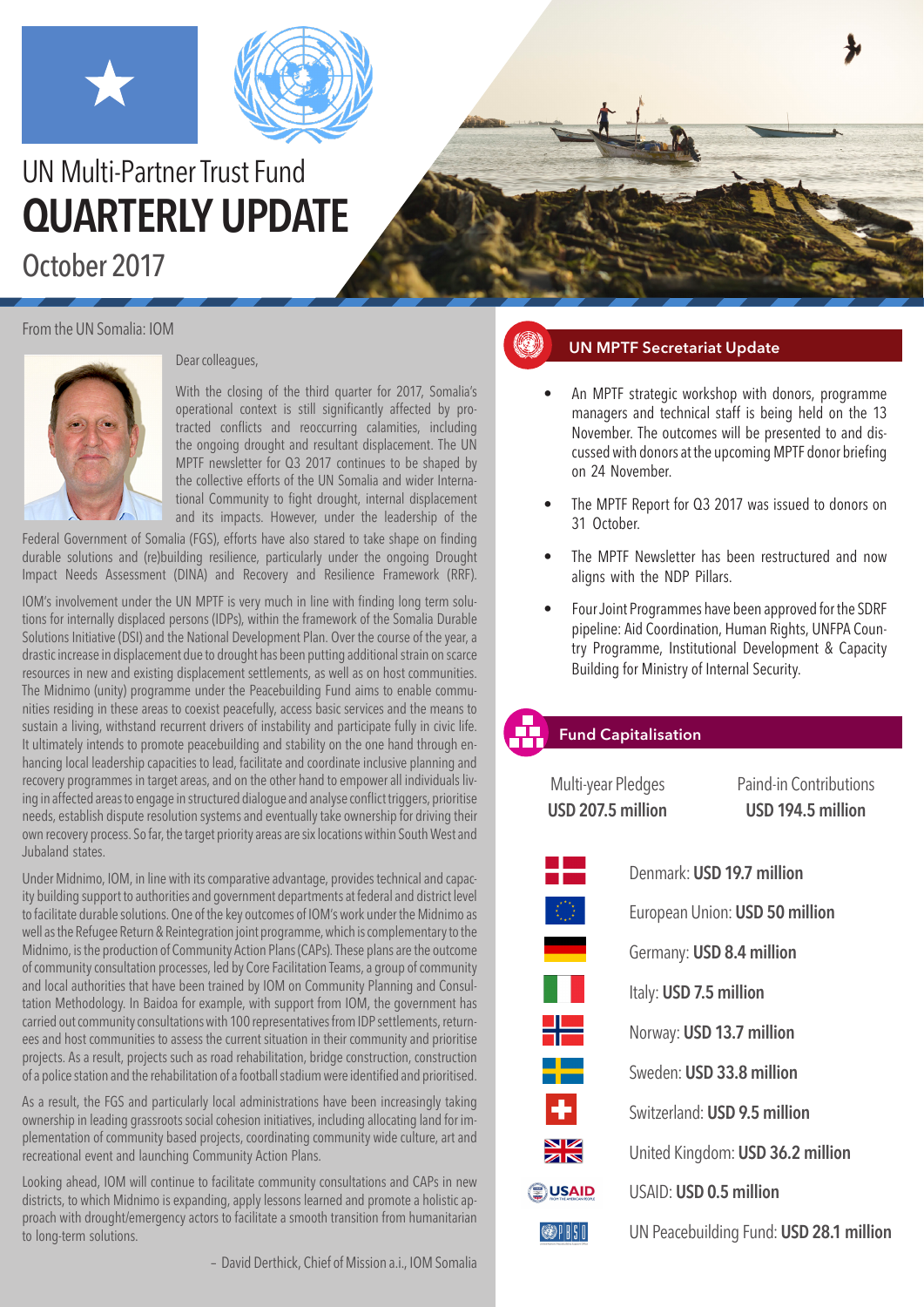

## **INCLUSIVE POLITICS**

## **SUPPORT TO EMERGING FEDERAL STATES**

"The success of a Federal Somalia [reflects] the success of its public servants. Therefore, it is a win-win situation for the newly [joining] interns, officials, civil servants and advisors in the Federal Republic of Somalia at its central and state levels", emphasised Yusuf Hassan Isaak, a young Somali from Baidoa, who after his internship at the South West State Ministry of Planning and International Cooperation was recruited for a full-time job at the Ministry. As part of the Support to Emerging Federal States (StEFS) Joint Programme, the employment opportunities that young Somalis like Yusuf receive aim to support the Federal Member States in developing and expanding their human resources and public infrastructures.

In an effort to raise awareness and inform the public and stakeholders on the Boundary and Federation Commission (BFC), mandated by the Provisional Constitution of Somalia to make recommendations on the final demarcation and recognition of Federal Member States, a public accountability forum was held in early July in Mogadishu. Territorial and boundary disputes remain one of the main drivers of conflict in Somalia, and activities such as the accountability forum are meant to contribute to fostering peace and reconciliation.

The StEFS also supported reconciliation efforts through a peace conference in Galkayo to address clashes between pastoralist communities, with around 130 representatives from Puntland and Galmudug, including women, youth, and traditional leaders. The conference saw the formation of a Peace Committee, which aims to ensure maintaining peace between pastoralists in Galmudug and Puntland and to bring criminal acts to justice.

Finally, the StEFS provided support to Hirshabelle for its regional presidential elections and observed the process through a high-level delegation.

## **CONSTITUTIONAL REVIEW SUPPORT**

After developing a Master Plan to lead the review process of Somalia's Provisional Constitution of 2012, the Ministry of Constitutional Affairs (MoCA) prepared for the launch of the formal review process, which took place in Puntland. With support of the Constitutional Review Joint Programme, the Master Plan intends to lead to the review of the old Constitution in favour of a new, more popular and inclusive document, which is considered an essential prerequisite for the one-person one-vote elections in 2020/21.

To this effect, the Joint Programme supported MoCA with national and international experts, providing policy advice and technical expertise on the Constitutional Review. To guarantee inclusiveness and transparency, extensive consultations were held with all key role players and stakeholders, including Federal Member States, civil society youth and women representatives, and persons with disabilities, which are crucial for the inclusiveness of the review process. MoCA notably conducted visits to Kismayo, Aadado, Baidoa, and Garowe to ensure the Federal Member States' support and to engage with them on their participation in the Constitutional Review process. Likewise, a forum was held in Mogadishu by MoCA on 21-22 September with all stakeholders from the federal and states level to exchange views and discuss support needed for the respective Ministries of Constitutional Affairs on their roles and mandates on the constitution, especially on civic education and public awareness.

Furthermore, to raise public awareness through public and print media, a draft media strategy, focusing on engagement of citizens, civil society organisations and community leaders was completed.

## **ELECTORAL SUPPORT**

"Somalia and Nigeria have one thing in common – both are emerging from war to democracy. It is important to always share experiences. Indeed, it will be beneficial for the NIEC [National Independent Electoral Commission] to draw from us on how to build strong [electoral] institutions," noted Mr. Idris, who was part of a Nigerian Delegation participating in a three-day conference in July in Nairobi, to discuss political party registration as a critical first step on the path to universal elections.

Supported by the Joint Programme, the workshop brought together Somalia's Electoral Commission members with international experts from Palestine, Iraq, Sudan, Jordan, Tunisia, Nigeria, and Kenya.

"This workshop is very important to us in our mandate of registering and regulating political parties as part of the electoral process. We want to gain experiences and lessons from different parts of the world," said Halima Ismail Ibrahim, NIEC Chairperson. "At the end of the workshop, we want to be able to answer all the questions related to the electoral process – political parties' fees, membership and other requirements."

Following the event, the NIEC launched the temporary registration process of political parties at the end of September, which precedes parties' official registration at a later stage, once voters will be registered across different regions. Alongside, a Voter Registration Feasibility Study was initiated to take stock of all aspects related to the introduction of a voter registration system for Somalia.

Another highlight for the Joint Programme was the development of a new, revised Programme Document for 2018, which focuses on the essential building blocks to prepare for universal one-person, one-vote elections in 2020/21.

#### **PARLIAMENTARY SUPPORT**

"It is important to take concrete actions for gender equality, and our committee will investigate issues related to gender-based violence and discrimination," said Mariam Mohamoud Isse, Deputy Chairperson of the Human Rights, Women and Humanitarian Affairs Committee of the Federal House of the People during the "Leadership for Results" training in Entebbe in September 2017. With support from the Parliamentary Support Joint Programme, the five-day event focused on strengthening capacity of Somali Members of Parliament and Senators from Federal and State Parliaments to promote gender responsive reforms and on how to strategically address the underlying social causes of gender inequality.

The Joint Programme also continued to provide operational support to all Parliaments in Somalia, for example through the construction of the secretariat building for South West State Assembly, which was completed and handed over to the State Assembly on 15 August. This will enable the South West State Assembly to effectively undertake its functions of law making, oversight and representation.

A total of seven bills were approved in the past quarter by the Federal Parliament and the Puntland House of Representatives, including the draft bill on National Telecommunication, which was unanimously accepted by both Federal Houses of Parliament. The bill aims to establish a national telecommunications agency and to develop the legal, regulatory and institutional frameworks for the country's telecommunications sector.

## **WOMEN'S POLITICAL LEADERSHIP & EMPOWERMENT**

In preparation for the upcoming elections in Somaliland, the Women's Political Leadership & Empowerment Joint Programme supported the formation of a gender quota task force. Including representatives from civil society, line ministries and other women activists, the group conducted five major advocacy gatherings. Based on the experience and lessons learned from the federal elections in Somalia, and through to the advoca-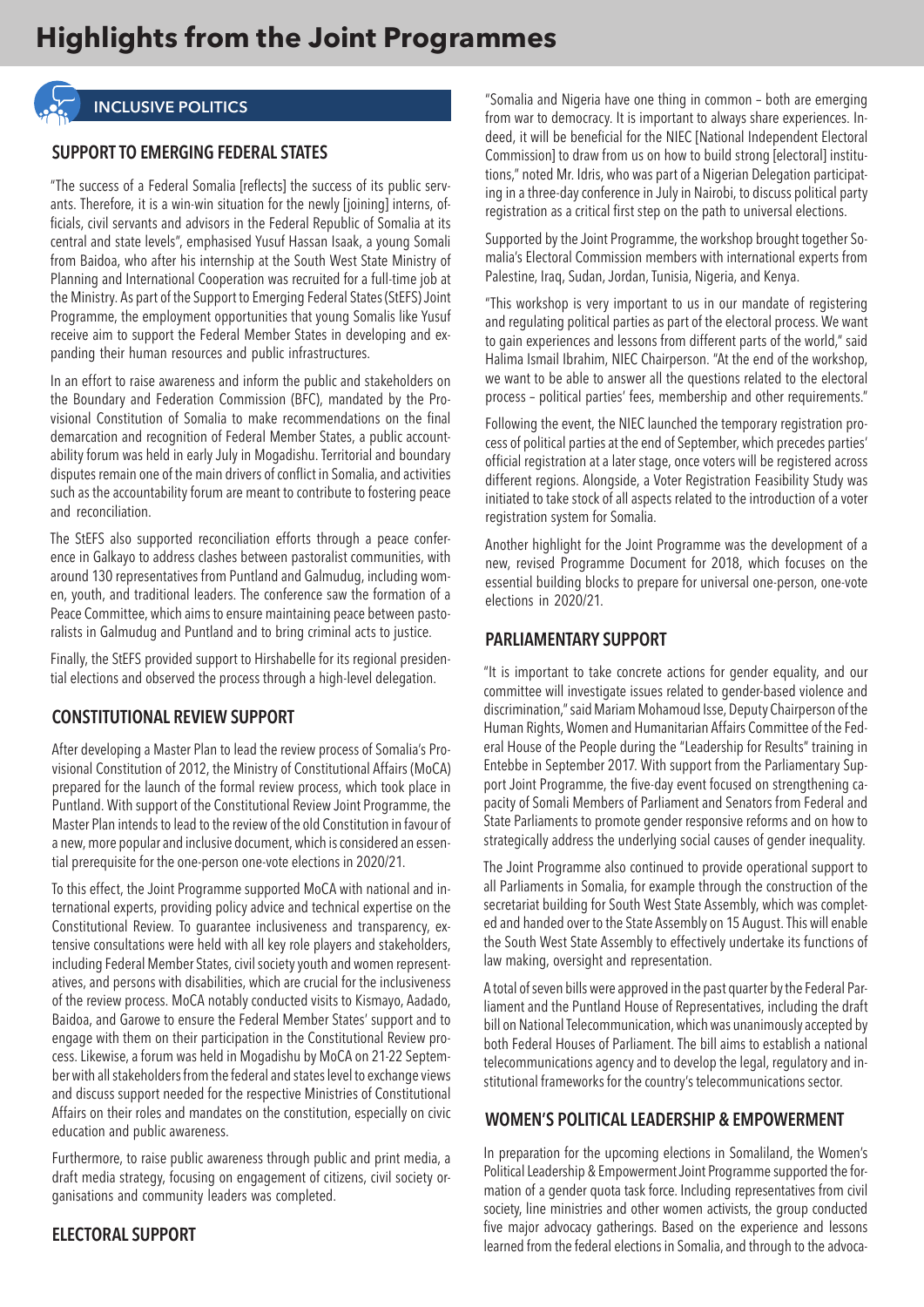cy effort, three political parties have now enacted the 30% women quota for parliamentary elections in their political manifestos. As part of the advocacy gatherings, 38 women from Somaliland engaged with high-level party candidates on getting their commitment on the 30% gender quota.

Finally, a lesson learned assessment was conducted on Women's Political Participation in the 2016 Electoral Process and the Way Forward to advance Women's Role in Governance in Somalia. Informed by two forums led in Mogadishu and Nairobi, the assessment highlighted major challenges faced by women in elections, identified opportunities for the 2020/21 elections, and produced significant recommendations for the various stakeholders involved in the electoral process ahead of women's political participation agenda.

## **JOINT PROGRAMME ON LOCAL GOVERNANCE**

"We [the Federal Government of Somalia] are dedicated to forming district councils to realise and contribute to peace in the country and to fulfill the three tiers of government which Somalia has undertaken: Federal, State and Local Government. It is important that people living in a district receive basic services from their government", said Somalia's Federal Minister of Interior, Federal Affairs, and Reconciliation, Abdi Farah Saeed, at the launch of the landmark Local Government Law on 21 August in Kismayo, highlighting how the Federal Government of Somalia has prioritised district council formation.

Supported by the Joint Programme on Local Governance (JPLF), this event followed the official launch of the enactment of the Local Government Law in South West State on 11 July and set the foundations for the first phase of district council formation in Baidoa, Hudur, Berdaale, Elberde and Barawe districts.

To develop knowledge in effective local governance, a high-level delegation from the Federal Government of Somalia, Federal Member States and the Somali Local Governance Institute visited Uganda between 9-16 July 2017 for a benchmarking exercise. The delegation, who was received by high-level Ugandan counterparts at the Uganda Management Institute (UMI) in Kampala, responsible for civil service management training, gained first-hand experience of how civil service training and development is carried out in the country and will use the knowledge exchange to develop training in Somalia.

"The challenges faced by the Somali Local Governance Institute might be different from what we, UMI, face. But we'll overcome all these by sharing knowledge and experience and by creating a platform where knowledge exchange can happen.", stated the Director General of the UMI, highlighting the importance of providing high quality civil service training and sharing knowledge on effective civil service management.

# **RULE OF LAW / CAS / JUSTICE**

## **RULE OF LAW & POLICE STIPENDS**

"The idea was to give women space to express how they feel about the traditional justice system and whether it protects women's rights," explained Virginie Blanchard, a Judicial Affairs Officer from the Rule of Law Joint Programme, who organised a series of consultative meetings with a cross-section of Somali women leaders to collect their views on the traditional justice system. With support of the Joint Programme, the meetings explored the challenges women face in accessing justice and addressed proposals for reforms.

Stressing the issues women face when trying to access justice, Ms. Abshira Qamis Ismail, the Chairperson of the Kismayo Women's Cooperation organization, explained that "We don't have women to whom we can report our cases. We don't have female elders to whom we can tell our private issues. We don't have women to address the problems we face".

Lul Issak Adan of the Somalia South-Central Non-State Actors, a local NGO, described the meeting in Baidoa as an eye-opening exercise for women. "This forum has enlightened us about our rights. Since there is the traditional law and traditional courts and we are women, the rights of women are always violated as elders try to resolve our cases traditionally," Ms. Lul said.

The Joint Programme continues to facilitate access to justice in remoted areas of the country thanks to its mobile courts, in an effort to provide judicial services to more and more Somalis. To expand the use of mobile courts across the Federal Member States of Jubbaland, South West State, Hirshabelle and Galmudug, a knowledge sharing tour on mobile courts and legal aid took place in July with judicial officials of the four states. This was also an occasion for participants to observe how legal aid provision, alternative dispute resolution and scholarship programmes work.

# **EFFECTIVE & EFFICIENT INSTITUTIONS**

## **CAPACITY DEVELOPMENT**

In July, a delegation of the Puntland Good Governance and Anti-Corruption Bureau (PGGAB) visited the Rwanda Ombudsman's Office in Kigali. As part of the Capacity Development Programme, the mission intended to support South-South cooperation between the PGGAB and its Rwandan counterpart.

During the week-long visit, the PGGAB Director General, Mr. Abdirahman Gureye met with the Rwanda Ombudsman, Mrs. Aloysie Cyanzayire, and discussed at length issues around the fight against anti-corruption in both Rwanda and Somalia's Puntland State as well as other issues, such as how Rwanda has developed its own anti-corruption system. A number of opportunities to engage with the Rwandan counterparts resulted from the mission. It also gave the delegation insights into how it can improve the structure of the PGGAB and how to create links with international organisations.

The Programme also continued its substantial support to the Aid Coordination Unit under the Office of the Prime Minister with staff, operational funds as well as technical advice. The ACU operated appropriately and successfully convened the first Pillar Working Group meeting on the National Development Plan on 24 July as well as the SDRF Steering Committee meeting on 26 July.

In parallel, the Puntland Ministry of Planning and International Cooperation hosted the second Puntland Development Forum (PDF) on 10 August. The forum hosted all chairs and co-chairs of the six newly set up regional working groups to discuss challenges faced by the forum and work on solutions. The Capacity Development Programme provided support through local advisors, who introduced new ideas, techniques as well strategies on how to handle the aid coordination mechanism through the Pillar Working Group strategy.

## **JOINT PROGRAMME ON ENABLERS**

The RCO has been providing coordination support to a number of high-level developments, such as the implementation arrangements of the UN Strategic Framework, or the revised aid architecture, including support to the SDRF Steering Committees, to new or revised MPTF Joint Programmes going through the SDRF governance structure, and to the organisation of the Somalia Partnership Forum in December.

In a broader partnership with UNDP, the EU, the World Bank and line ministries, the RCO has been coordinating the Drought Impact Needs Assessment (DINA) with a view to develop a Recovery and Resilience Framework (RRF). The DINA will assess the long-term impact of recurrent droughts and identify underlying drivers of vulnerability. As a result, a report with recommendations on how to build resilience and durable solutions to climate-induced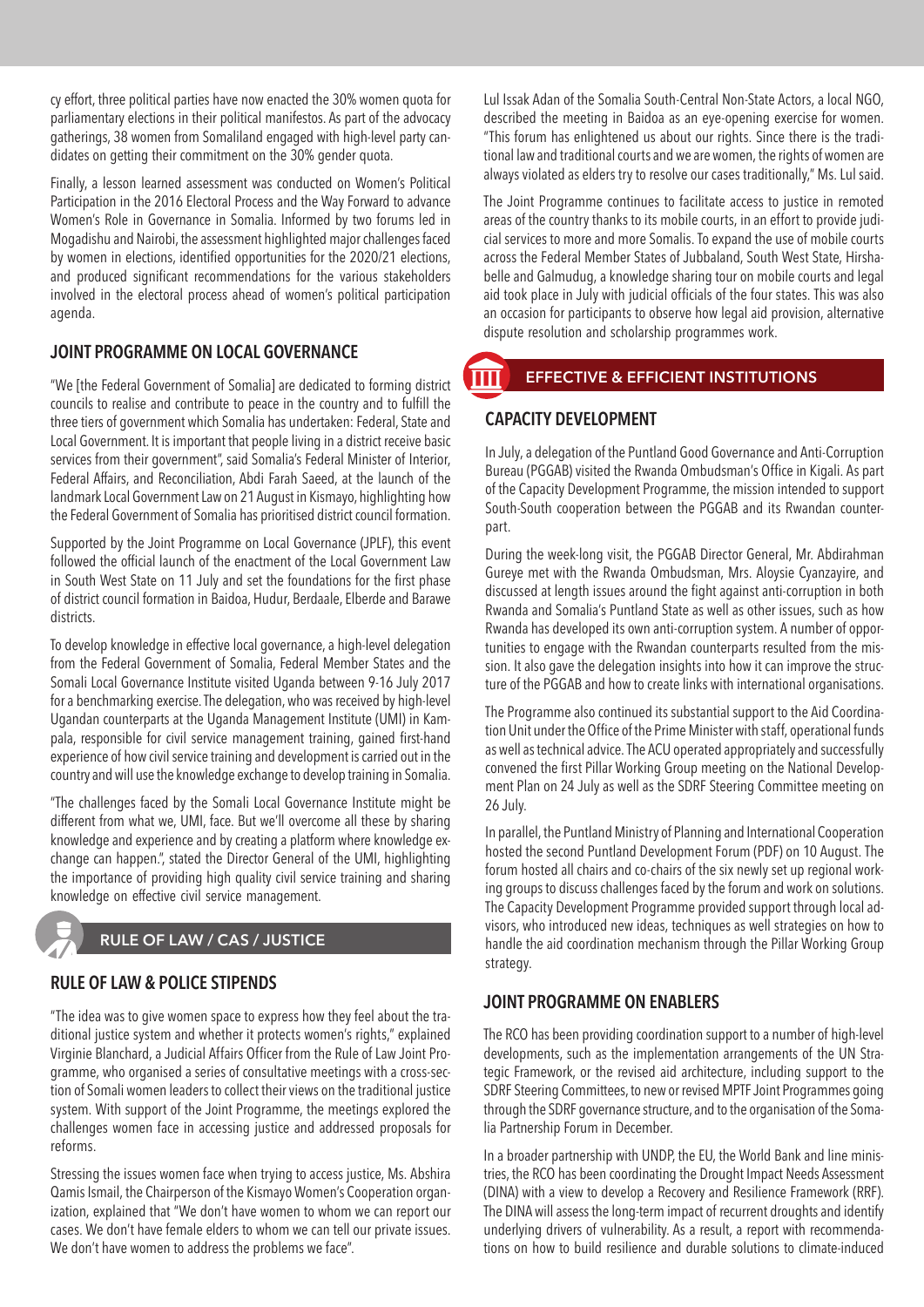shocks will be finalised by the end of November.

In Somaliland, the RCO supported the Ministry of National Planning and Development on the launch of Somaliland's second National Development Plan on 29 July 2017. The RCO has also seconded a national staff to support the translation of the Somaliland NDP into Somali.

UNDSS continued to provide its Medical Emergency Response Teams (MERT) in Garowe, Hargeisa, Galkayo, Bossaso and Dollow, enabling UN agencies and international staff to operate in these locations and provide much needed relief to drought-affected areas. However, due to lack of financial resources, UNDSS had to decrease its overall MERT capacity and drought support surge capacity over the past months.

The RMU, in cooperation with the NGO Consortium, has completed the study on impact and effectiveness of collective risk management systems established in Somalia since 2011. The recommendations are currently being reviewed by risk working groups on how to best operationalise them in a coordinated manner.

To increase knowledge on risk management and to provide visibility to ongoing risk management efforts across the International Community, the first quarterly 'Risk Management in Somalia' newsletter has been published on 9 October and was shared with donors, partners, UN staff and key government counterparts. The newsletter includes a quarterly overview of risk management activities and human-interest stories from NGOs and the UN and can be found [here](http://mailchi.mp/633f1f504dbc/first-edition-of-the-risk-management-in-somalia-newsletter).

UN Women facilitated a national coordination platform on women peace and security in July, which aims at consolidating joint advocacy efforts to facilitate women's effective participation in ongoing political processes and peacebuilding efforts. Finally, with UN MPTF support, UN Women provided technical support to ensure gender-responsiveness of the results and resource framework of the UNSF and is leading UN focal point on the National Development Plan Pillar Working Group 9 on gender and human rights.

#### **ECONOMIC GROWTH**

#### **YOUTH EMPLOYMENT SOMALIA**

To empower disadvantaged communities in Bosasso, the Youth Employment Somalia (YES) Joint Programme conducted fish consumption campaigns, which included the promotion of dried fish consumption through cooking demonstrations and distribution of dried fish. To test the marketability of the small-scale commercial production of higher value chain dried fish, 20 kilos of dried fish are provided to a Nairobi vendor every six weeks.

The YES further undertook preparations ahead of the implementation of the skills training programme that will take place in the next months. To support the skills training programme, labour assessments for the major industries in Mogadishu were conducted to understand the challenges faced by particular sectors, and to take stock of the potential to employ young Somalis. In addition, young people in Mogadishu were surveyed about their aspirations, challenges to find jobs, and opinions on relevant skills and opportunities on the labour market.

In continuous response to the drought, cash-for-work activities created short-term employment for over 1000 drought-affected youth in Somaliland and South West State. In three villages in Ainabo, Somaliland, three water catchments were built or rehabilitated, and will help locals collecting water during dry season. In Bosasso, temporary employment for 150 young Somalis was offered thank to the construction of five fish-processing facilities, while, in South West State, short-term job creation supported the sanitation and improvement of living environment of 51 new displacement camps in Baidoa through garbage collection from the camps to designated collection centers.

#### **SUSTAINABLE CHARCOAL REDUCTION**

After its second Programme Steering Committee, the Joint Programme on Charcoal Reduction is embarking on a new implementation phase, gearing towards promoting businesses conducive to using alternative energy sources. The Steering Committee also saw the first allocation of funds to the UN Environment (formerly known as UNEP), who will support regional coordination, environment diplomacy and monitoring of charcoal trade. In addition, the Joint Programme allocated funds towards covering energy needs of vulnerable internally displaced communities in Somalia.

The Steering Committee was attended by representatives on federal and state level and led to several recommendations to frame and boost up deliverables over the next months. As charcoal production remains a main source of livelihoods for many poor and vulnerable households and alternative sources of energy are absent as of now, several strategies, such as investing in affordable alternative source of energy were highlighted by the Committee to tackle the demand side of the issue.

Through remote sensing activities conducted between the North of South West State to the South of Jubbaland State, the Joint Programme was able to spotlight severe damages on the environment. The analysis showed mass deforestation and an increase in charcoal production sites with a considerate estimate loss of one tree every minute. Based on those results, the Joint Programme completed the draft of a national and regional policy on Somalia charcoal trade and use.

# **RESILIENCE**

#### **REFUGEE RETURN & REINTEGRATION**

To enhance Somali voluntary returnees' capacities for economic revitalisation, various training institutions in Nairobi and Dadaab provided skills development and livelihood courses to 526 people through the Refugee Return & Reintegration Joint Programme.

The trainings that were offered to future returnees covered a wide range of areas such as solar/electrical installation, plumbing, motor vehicle maintenance services, leather works, or painter and decorator. In parallel, other trainings benefitting 465 prospective returnees to Baidoa focused on peacebuilding and conflict resolutions as well as community reconciliation and positive participation in democratic governance. These are key areas to ensure the success of the returnees' reintegration and set the basis for peaceful coexistence with host communities.

To contribute to local employment creation and economic development, 60 teachers were trained on delivering child-centered pedagogy, gender awareness and psychosocial support for both host and returnee children as to ensure social cohesion among school children from different backgrounds. To ease the process, 14 child-to-child clubs were also established and received training on child-led advocacy and peer-to-peer learning approaches. In addition, 1,863 children from 14 target schools were supported with distribution of school furniture, school material and campaigns of hygiene prevention.

#### **NATIONAL WINDOW**

## **PILOT PROJECT TO STRENGTHEN NATIONAL SERVICE DELIVERY**

The Project Implementation Unit (PIU) launched this quarter two projects under Phase 1 in Kismayo and Banadir: The construction of the Kismayo Regional and District Court House and Installation of Solar Street Lights in three roads of Banadir.